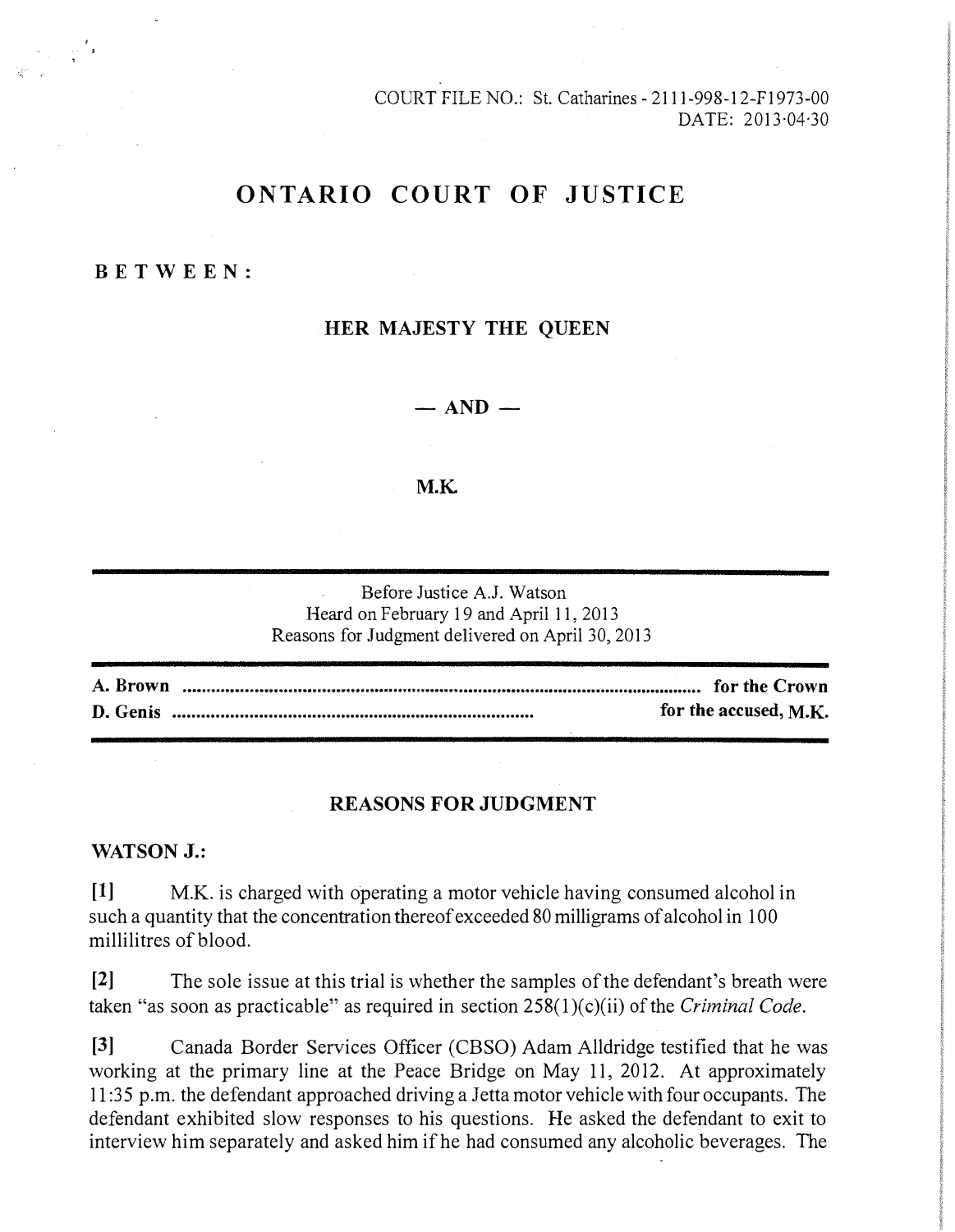defendant stated that he had consumed a few drinks. CBSO Alldridge testified that he read him the approved screening device demand from his notebook at 11:37 p.m. having formed a suspicion that he had been driving with alcohol in his system. He then radioed for assistance and escorted the defendant into a building where the approved screening device was located. CBSO McClure was involved in the ASD test and ultimately at 11 :45 p.m. the defendant provided a sample of breath which registered "F" or "Fail". As a result CBSO Alldridge believed the defendant had in excess of 100 milligrams of alcohol in 100 millilitres of his blood and arrested him at 11 :45 p.m. He then provided the defendant with his rights to counsel and the defendant requested to speak with duty counsel. He also made a breath demand of the defendant four or five minutes after his arrest. **CBSO** Alldridge testified that the defendant was to be transported to the Niagara Regional Police for the breath tests which is the usual practice since there is no instrument at the bridge.

[ **4]** They left the Peace Bridge at midnight. While en route, he was advised by the Superintendent that there was an emergency and they were rerouted for one to two minutes and then got back on the highway. They arrived at Two District at 12:28 a.m. making no other stops en route and having taken the most direct route to Two District on Morrison Street in Niagara Falls. Custody of the defendant was then transferred over to the Special Constables.

**[5]** CBSO Alldridge testified that he attended to give P.C. Choy the grounds for the arrest at 12:38 a.m. CBSO Alldridge was also involved in contacting duty counsel at 12:53 a.m. and at 1:00 a.m. duty counsel called back. The defendant spoke with duty counsel at 1:00 a.m. and at 1:09 a.m. he was introduced to P.C. Choy whereupon CBSO Alldridge went upstairs to complete his notes. He was advised later of the sample results by P.C. Choy.

**[6]** In cross-examination CBSO Alldridge agreed that he could have contacted duty counsel for the defendant prior to providing his grounds to P.C. Choy.

[7] Canada Border Services Officer (CBSO) Tim McClure testified that he assisted CBSO Alldridge in the administration of the screening device to the defendant and the transportation of the defendant to Two District. He confirmed what he described as about a minute delay en route because they had been asked by their Superintendent to respond to another matter but then were told to disregard it and carry on.

**[8]** Niagara Regional Police Constable (P.C.) Ray Choy testified that he is a qualified breath technician and is designated to operate the Intoxilyzer 8000C. At 12: 12 a.m. he was advised to attend Two District regarding a breath test. P.C. Choy testified that all Fort Erie Bridge tests are conducted at Two District Niagara Falls. He arrived at Two District at 12:27 a.m. and was still awaiting the arrival of the defendant. He did checks to ensure the instrument was in proper working order. He formed his opinion it was working properly. No time was given as to when he formed his opinion, however the self-test which was the last of the three tests was conducted at 12:35 a.m. P.C. Choy testified that he received the grounds for the arrest from CBSO Alldridge after he had prepared the instrument. At 12:46 a.m. he conducted a video check and the defendant was introduced to him at 1 :09 a.m. The video of

 $\frac{1}{2} \left( \frac{\delta}{2} \right)$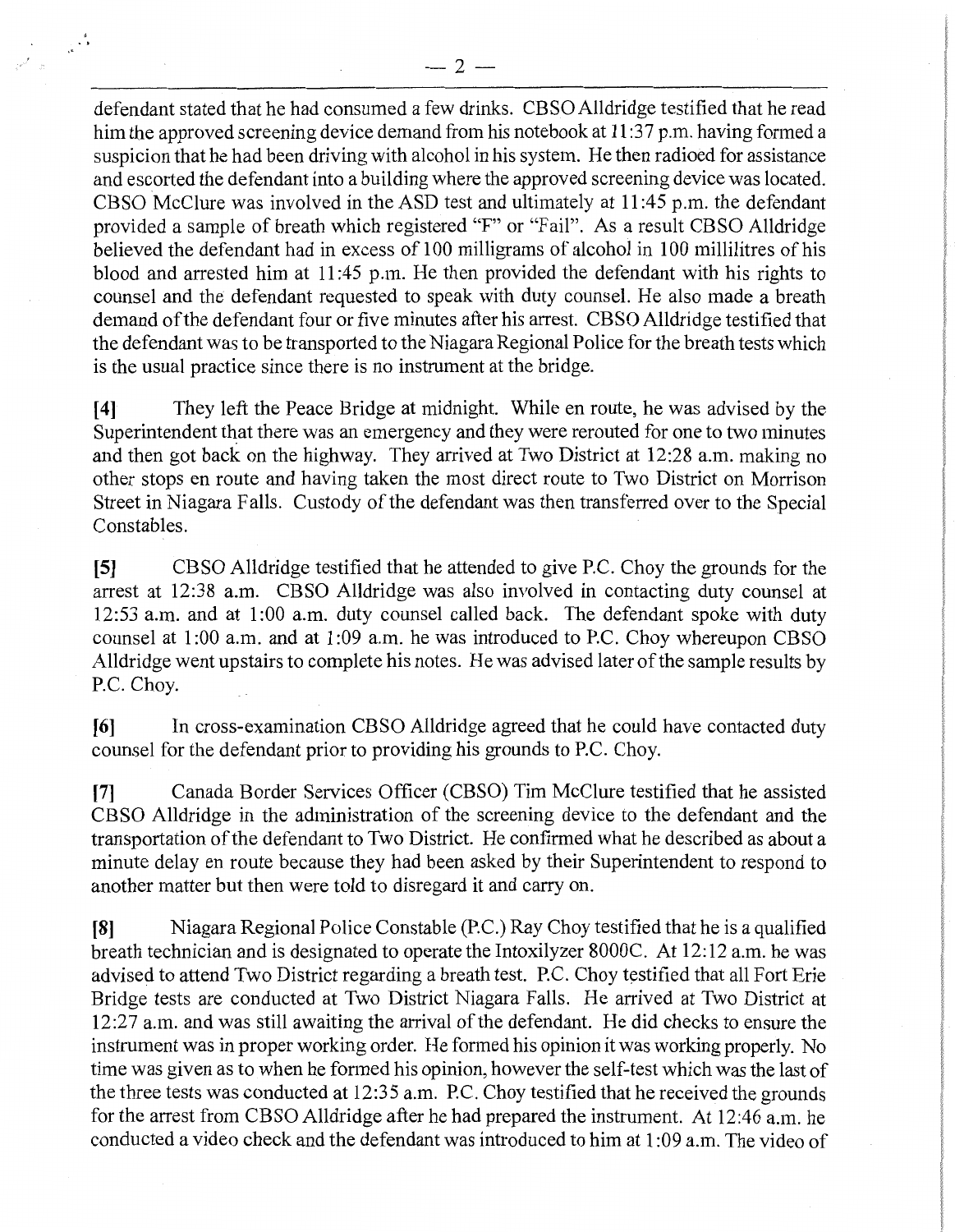the breath room was played and marked exhibit 4. Two samples of the defendant's breath were taken and the Crown introduced a Notice and Certificate of Analysis as Exhibits 6 and 7. I note that the Certificate sets out that the first sample of the defendant's breath taken at 1: 18:20 analyzed at 90 milligrams and the second sample taken at 1 :39:58 analyzed at 100 milligrams of alcohol in 100 millilitres of blood.

**[9]** He agreed in cross-examination that normally after the demand for breath samples is made there would be a radio call out regarding the nearest breath technician. In this case he was advised to attend at 12: 12 a.m. The diagnostic tests occurred between 12 :31 a.m. and 12:35 a.m. The video check and audio test of the tape took one to three minutes. It was submitted that the relaying of grounds is not a legal requirement so long as the demand has been read, however he testified that in practice they always relay the grounds. In reexamination he testified that it is when the grounds are given that they learn of the time of the arrest, rights to counsel and demand.

**[10]** Were the breath samples taken as soon as practicable?

**[11]** In R. v. Vanderbruggen, [2006] O.J. No. 1138 at paras. 12 and 13, the Ontario Court of Appeal summarizes the relevant law as follows:

> 12 That leaves the question that is at the heart of this appeal -- the meaning of as soon as practicable. Decisions of this and other courts indicate that the phrase means nothing more than that the tests were taken within a reasonably prompt time under the circumstances. See *R. v. Phillips* (1988), 42 C.C.C. (3d) 150 (Ont. C.A.) at 156; *R. v. Ashby* (1980), 57 C.C.C. (2d) 348 (Ont. C.A.) at 351; andR. v. *Mudry, R. v. Caverly* (1979), 50 C.C.C. (2d) 518 (Alta. C.A.) at 522. There is no requirement that the tests be taken as soon as possible. The touchstone for detennining whether the tests were taken as soon as practicable is whether the police acted reasonably. See *R. v. Payne*  (1990), 56 C.C.C. (3d) 548 (Ont. C.A.) at 552; *R. v. Carter* (1981), 59 C.C.C. (2d) 450 (Sask. C.A.) at 453; *R. v. Van Der Veen* (1988), 44 C.C.C. (3d) 38 (Alta. C.A.) at 47; *R. v. Clarke,* [1991] O.J. No. 3065 (C.A.); and *R. v. Seed,* [1998] O.J. No. 4362 (C.A.).

> 13 In deciding whether the tests were taken as soon as practicable, the trial judge should look at the whole chain of events bearing in mind that the *Criminal Code* permits an outside limit of two hours from the time of the offence to the taking of the first test. The "as soon as practicable" requirement must be applied with reason. In particular, while the Crown is obligated to demonstrate that -- in all the circumstances -- the breath samples were taken within a reasonably prompt time, there is no requirement that the Crown provide a detailed explanation of what occurred during every minute that the accused is in custody. See *R. v. Letford* (2000), 150 C.C.C. (3d) 225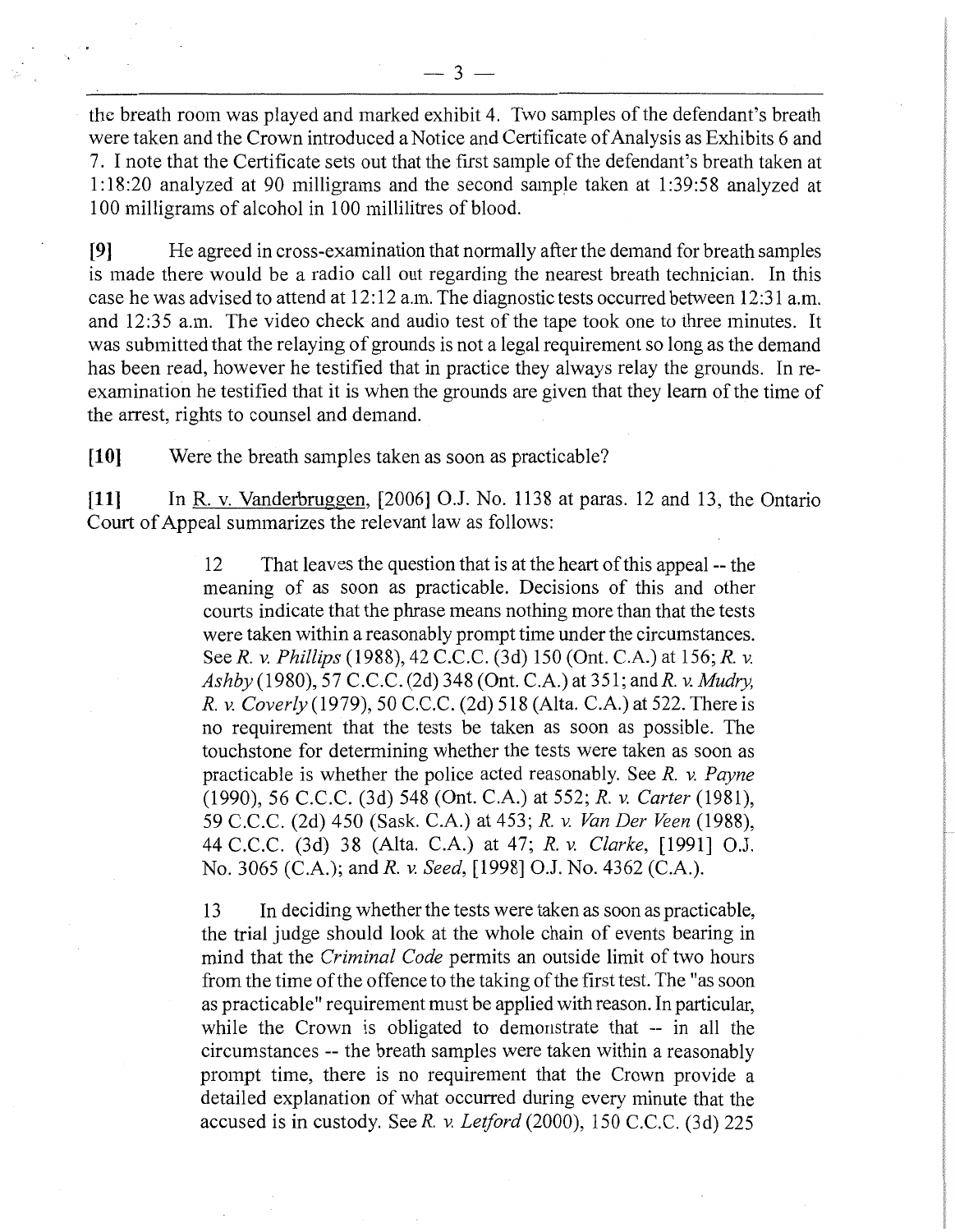(Ont. C.A.) at para. 20; *R. v. Carter, supra; R. v. Cambrin* (1982), 1 C.C.C. (3d) 59 (B.C.C.A.) at 61-3, and R. v. *Seed* at para. 7.

**[12]** The defence argues that the diversion of the cruiser while en route to Two District should factor into the overall delay in this case. I disagree. The delay was reasonably explained as an emergency diversion and was only a matter of a few minutes. I have no difficulty finding that this delay was reasonably explained and had little impact upon the overall delay to the taking of the first sample of the defendant's breath.

**[13]** On the evidence the defendant drove into the primary line at 11 :35 p.m. The arrest, rights and demand had been completed by approximately 11 :49 to 11 :50 p.m. or as stated by CBSO Alldridge approximately four or five minutes after his arrest which was at 11 :45 p.m. They left the Peace Bridge at midnight. They arrived at Two District Niagara Falls at 12:28 a.m. P.C. Choy had prepared the instrument, received the grounds for the arrest from CBSO Alldridge, and completed the video check within a minute or two of 12:46 a.m. The defendant had now been at the Division some 18 minutes. Although the defence argues that there is a complete absence of any evidence as to what the defendant was doing during those 18 minutes, there is evidence from CBSO Alldridge that he turned the defendant over to Special Constables. Although the defence argues that I cannot take judicial notice that there is a booking procedure, I disagree. Some time would be taken for this procedure and the lodging of the defendant into the cells. How much time is another issue but it would certainly in the normal course be no more than a matter of a few minutes.

**[14]** Be that as it may, the real issue in this case is why the call out to duty counsel was not placed until 12:53 a.m. The defendant had requested to speak with duty counsel when he was advised of his rights to counsel at the bridge. CBSO Alldridge who placed the call testified that there was no reason why the call could not have been placed at an earlier time. It would appear that P.C. Choy was in a position to conduct the tests at approximately 12:46 a.m. or a minute or two later, yet duty counsel had not yet been called. I do not wish to be seen as speculating as to what would have happened if the call went out at an earlier time but it is at least a real possibility given what did happen in this case once the call out had been made, that had the call been made within a reasonably prompt time after their arrival at the Division, the defendant would have been able to have been turned over to P.C. Choy when the video test had been completed. There is no evidence before me that would have precluded the defendant in the 18 minutes he had been at the Division once the booking procedure had been completed from speaking with duty counsel. What is clear is that after the call went out at 12:53 a.m., duty counsel was able to respond rather quickly, by 1 :00 a.m. and the introduction of the defendant took place at 1 :09 a.m. Although there was no evidence as to when the call ended, assuming it ended within the minute of the defendant being turned over to P.C. Choy, the entire call out, back and facilitation of the right to counsel may well have been able to have been completed by the time P.C. Choy was ready to facilitate the taking of samples if the call had been made at an earlier time.

**[15]** This is an unusual set of facts given that in most cases involving breath testing that come before me, the police seem to be alert to this issue and the call out to duty counsel is one of the first actions taken by the police. It is also reasonable in cases of this sort, where